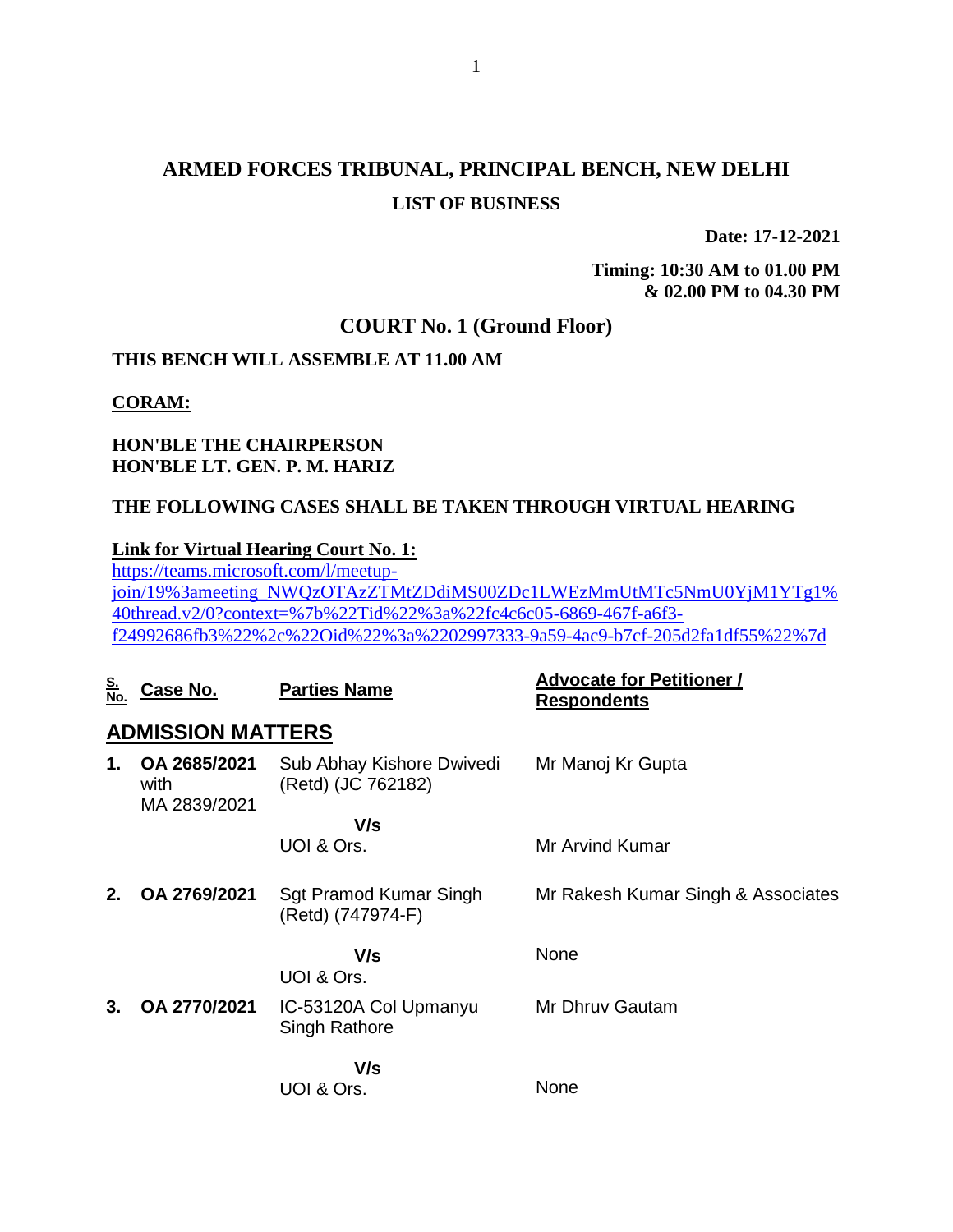| 4.                    | OA 2771/2021                                    | (29811 L) Wg Cdr Pallavi<br><b>Chauhan Accts</b> | Mr Ajai Bhalla Mr Satya Saharawat &<br>Ms Aditi Laxman                              |
|-----------------------|-------------------------------------------------|--------------------------------------------------|-------------------------------------------------------------------------------------|
|                       |                                                 | V/s<br>UOI & Ors.                                | None                                                                                |
| 5.                    | OA 2772/2021                                    | Accts                                            | (29816 K) Wg Cdr Sonia Rekhi Mr Ajai Bhalla Mr Satya Saharawat &<br>Ms Aditi Laxman |
|                       |                                                 | V/s                                              | None                                                                                |
|                       |                                                 | UOI & Ors.                                       |                                                                                     |
| 6.                    | OA 2774/2021<br>with<br>MA 2969/2021            | PO Rajesh Kumar Sharma<br>(Retd) (No 148206 H)   | Mr Ramniwas Bansal                                                                  |
|                       |                                                 | V/s                                              |                                                                                     |
|                       |                                                 | UOI & Ors.                                       | None                                                                                |
| 7.                    | OA 2778/2021                                    | Cpl Vinod Kumar (No 909188<br>B)                 | Mr Bipin Bihari                                                                     |
|                       |                                                 | V/s<br>UOI & Ors.                                | None                                                                                |
| 8.                    | OA 2785/2021                                    | 607794 JWO S Subramanian<br>(Retd)               | Mr Manoj Kr Gupta                                                                   |
|                       |                                                 | V/s<br>UOI & Ors.                                | None                                                                                |
| 9.                    | OA 2786/2021                                    | Rfn Ashwani Saini (13771944X)                    | Mr Mohan Kumar & Associates                                                         |
|                       |                                                 | V/s                                              |                                                                                     |
|                       |                                                 | UOI & Ors.                                       | None                                                                                |
|                       | 10. OA 2816/2021<br>(OA 176/2011<br>RB, Jaipur) | Ex L/Nk Kamrudeen Kahat<br>$(2679250-K)$         | Mr Mohan Kumar & Associates                                                         |
|                       |                                                 | V/s                                              |                                                                                     |
|                       |                                                 | UOI & Ors.                                       | None                                                                                |
| <b>MA (EXECUTION)</b> |                                                 |                                                  |                                                                                     |

| 11. MA 2578/2021 | Priyanka Datta W/o Lt Col                        | Mr Ajay Sharma, Abhishek Raj         |
|------------------|--------------------------------------------------|--------------------------------------|
| ın               | Pushpinder Singh (IC 68591L) Sharma & J K Nayyar |                                      |
| OA 1885/2021     |                                                  |                                      |
|                  | V/s                                              | Mr. Satya Ranjan Swain for R 1-6 and |
|                  | UOI & Ors                                        | Ms. Astha Sharma & Ors. for R-7      |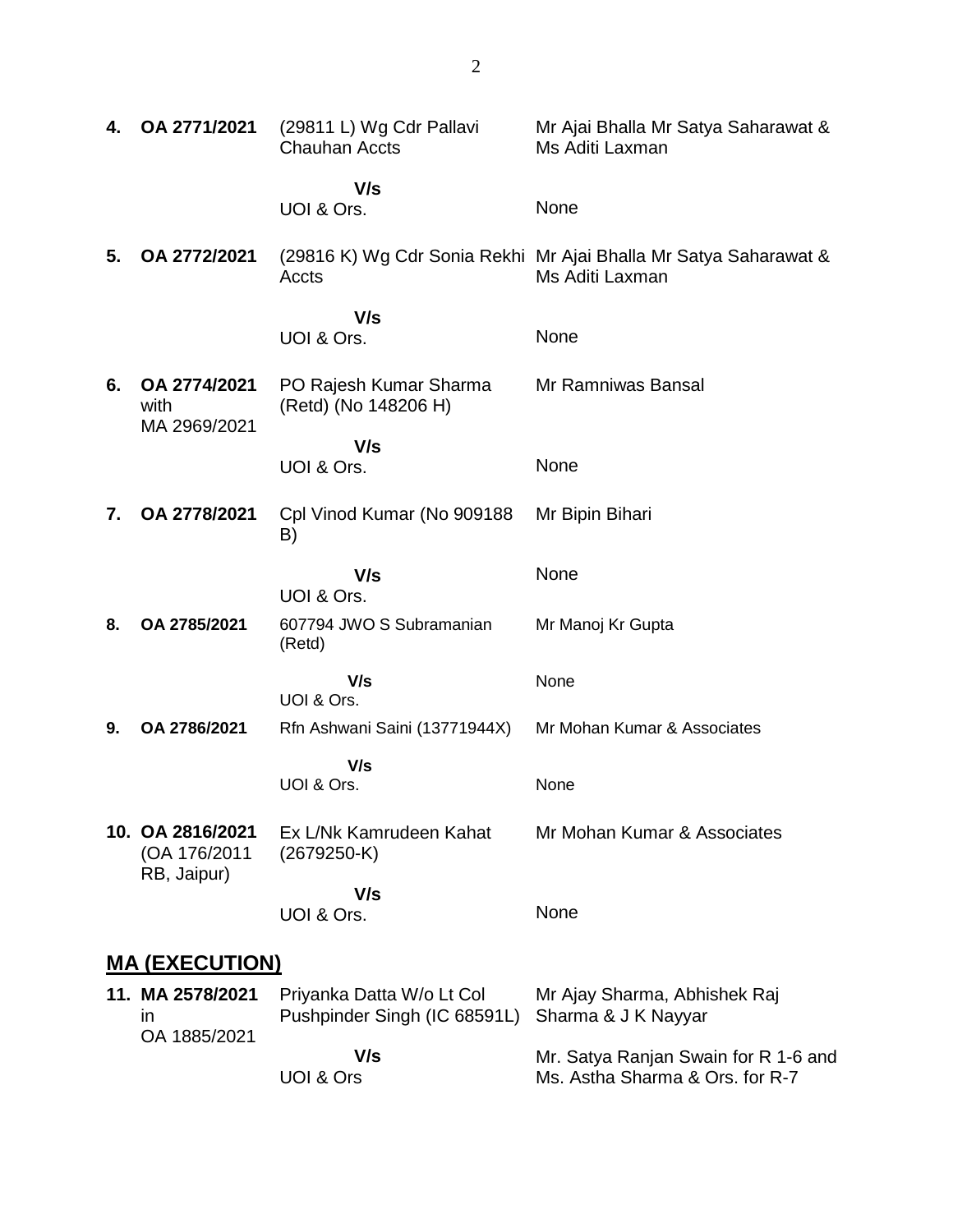| <b>WITH</b> |                                                  |                                                                         |                                                             |
|-------------|--------------------------------------------------|-------------------------------------------------------------------------|-------------------------------------------------------------|
|             | 12. RA 26/2021<br>with<br>MA 2994/2021           | <b>UOI &amp; Ors</b><br>V/s                                             | Mr. Satya Ranjan Swain                                      |
|             | ın<br>OA 1885/2021                               | Priyanka Datta W/o Lt Col<br>Pushpinder Singh (IC 68591L).              | Mr Ajay Sharma & Ors.                                       |
|             | 13. MA 2953/2021<br>in<br>OA 1292/2020           | Ex Nk (DSC) Balvir Singh<br>$(14542341-L)$<br>V/s                       | Mr Ved Prakash & Devendra Kumar                             |
|             |                                                  | UOI & Ors                                                               | Mr. Arvind Kumar                                            |
|             | 14. MA 2954/2021<br>ın<br>OA 1689/2020           | Ex NK (DSC) Nibaran Medhi<br>$(14535212-H)$<br>V/s                      | Mr Ved Prakash & Mr Devendra<br>Kumar                       |
|             |                                                  | UOI & Ors                                                               | Mr. Neeraj, Sr CGSC                                         |
|             | 15. MA 2955/2021<br>$\mathsf{I}$<br>OA 1640/2020 | Ex Nk (DSC) Joginder Singh<br>$(14328156-H)$                            | Mr Ved Prakash & Devendra Kumar                             |
|             |                                                  | V/s<br>UOI & Ors                                                        | Mr. Satya Ranjan Swain                                      |
|             | 16. MA 2957/2021<br>$\mathsf{I}$<br>OA 880/2020  | Bhatt (1073956-P)                                                       | Ex Nk (DSC) Jagdish Chandra Mr Ved Prakash & Devendra Kumar |
|             |                                                  | V/s<br>UOI & Ors                                                        | Dr. Vijendra Singh Mahndiyan                                |
|             | 17. MA 2959/2021<br>ın<br>OA 257/2021            | Ex NK (DSC) Kundal Singh<br>$(4171056-K)$                               | Mr Ved Prakash & Mr Devendra<br><b>Kumar</b>                |
|             |                                                  | V/s<br>UOI & Ors                                                        | Mr. V Pattabhi Ram                                          |
|             | <u>MA (OTHERS)</u>                               |                                                                         |                                                             |
|             | 18. MA 2529/2021<br>in<br>OA 1665/2019           | Sqn Ldr (Retd) Prajesh<br>Banerjee (17152-S)                            | Mr Manoj Kumar Gupta                                        |
|             |                                                  | V/s<br>UOI & Ors                                                        | Mr Harish V Shankar                                         |
|             | 19. MA 2680/2021<br>ın<br>OA 1801/2021           | Ex CPL Vikram Diwakar Gupta Mr Ajit Kakkar & Associates<br>$(906667-H)$ |                                                             |
|             |                                                  | V/s                                                                     | Mr. J S Rawat                                               |

UOI & Ors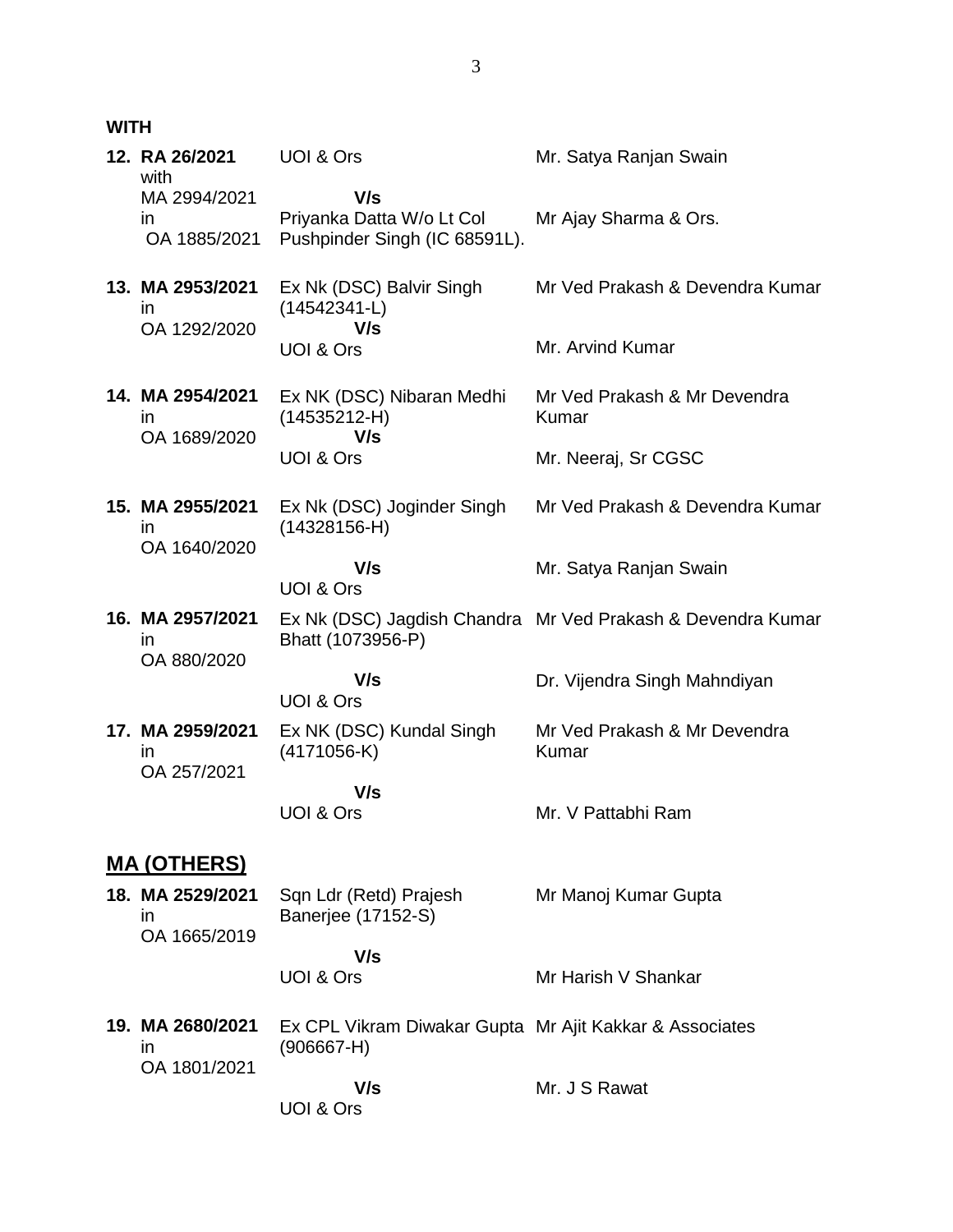|            | 20. MA 2964/2021<br>ın                    | Maj Parul Pargal (VS 01186 F) Mr Ajit Kakkar & Associates                    |                                                                            |
|------------|-------------------------------------------|------------------------------------------------------------------------------|----------------------------------------------------------------------------|
|            | OA 2301/2019                              | V/s<br>UOI & Ors                                                             | Mr. Anil Gautam                                                            |
|            | 21. MA 2968/2021<br>ın<br>OA 677/2021     | (MS-17522 M) Maj Bhavna<br>Verma                                             | Mr S S Pandey & Associates                                                 |
|            |                                           | V/s<br>UOI & Ors                                                             | Mr Anil Gautam                                                             |
| <b>RAS</b> |                                           |                                                                              |                                                                            |
|            | 22. RA 2/2021<br>with<br>MA 303/2021 &    | Ex Sep Shetake Sadashiv<br>Ramchandra (No 2787818 F)<br>V/s                  | Ms Ritu Bhardwaj                                                           |
|            | MA 2670/2021<br>ın<br>OA 237/2012         | UOI & Ors                                                                    | Dr. Vijendra Singh Mahndiyan                                               |
|            | <b>Pleadings Not Complete</b>             |                                                                              |                                                                            |
|            | 23. OA 1611/2020<br>with<br>MA 1858/2020, | Gp Capt Sanjay Gupta (No<br>18595 H)                                         | Mr K R Verma                                                               |
|            | 2552/2021,<br>2553/2021 &<br>2844/2021    | V/s<br>UOI & Ors.                                                            | Dr. Vijendra Singh Mahndiyan                                               |
|            | 24. OA 79/2021                            | JC- 377784L Sub (JENE)<br>Ramchandra Dalai (Retd)                            | Mr S S Pandey & Associates                                                 |
|            |                                           | V/s<br>UOI & Ors.                                                            | Mr Niranjan Das                                                            |
|            | 25. OA 259/2021                           | Y)                                                                           | Lt Cdr Arun Kumar VD (42943- Mr Indra Sen Singh & Kirtika Chhatwal         |
|            |                                           | V/s                                                                          |                                                                            |
|            |                                           | UOI & Ors.                                                                   | Mr Harish V Shankar R-1 to R-4, None<br>for R-5 and Mr. Jasman S Sethi R-6 |
|            | 26. OA 263/2021<br>with<br>MA 2523/2021   | Gp Capt Sanjay Gupta<br>$(18595H)$ (LGS)<br>V/s                              | Mr KR Verma                                                                |
|            |                                           | UOI & Ors.                                                                   | Dr Vijendra Singh Mahndiyan                                                |
|            | 27. OA 2492/2021                          | Ex EAA/APP Saunoo (507682 Mr Ajit Kakkar & Associates<br>$Z$ ) & Ors.<br>V/s |                                                                            |
|            |                                           | UOI & Ors                                                                    | Mr Anil Gautam                                                             |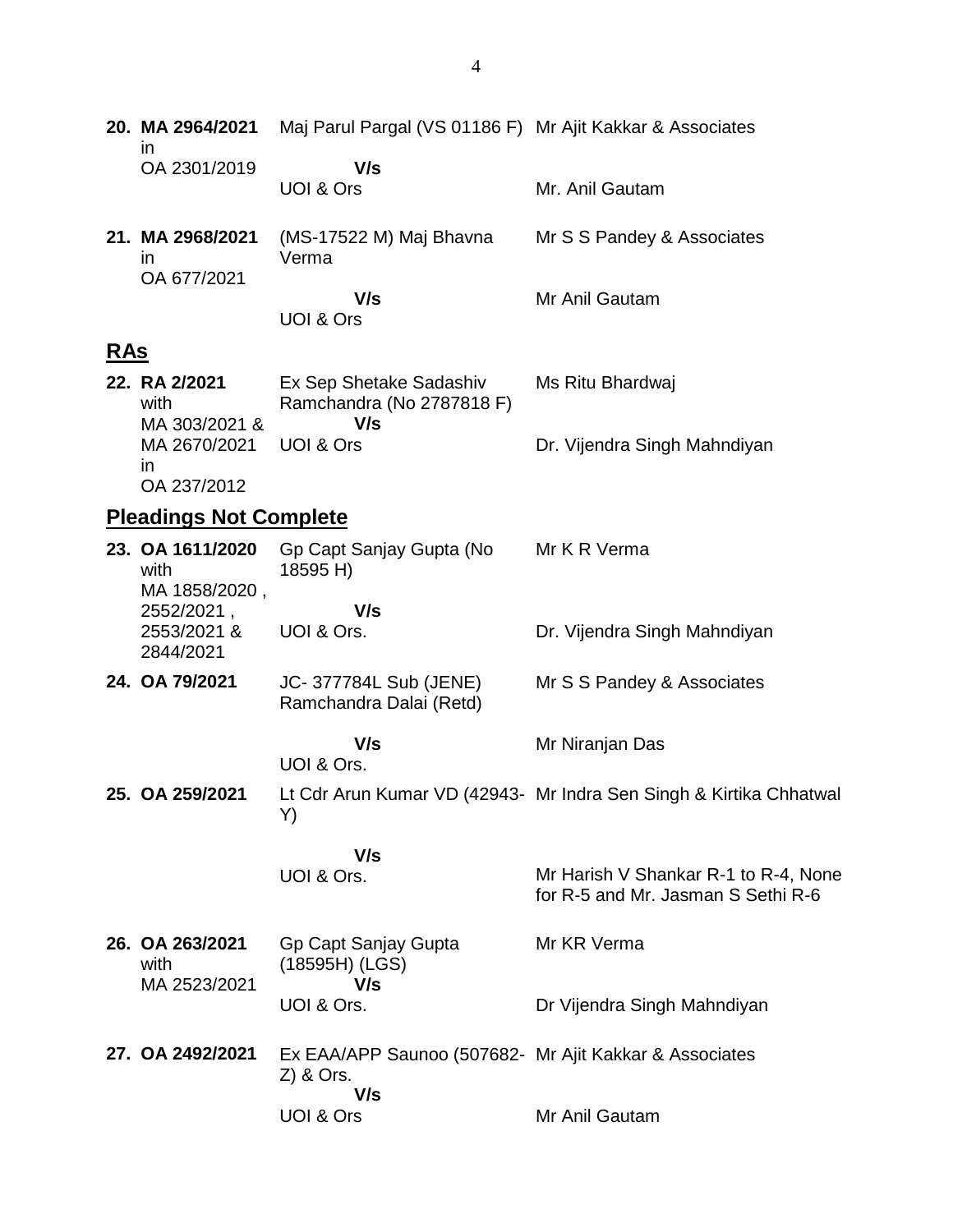# **Pleadings Complete**

|             | 28. OA 1389/2018         | No. 15629202N Rect Nand<br>Kishore                | Ms. Sangeeta Tomar                 |
|-------------|--------------------------|---------------------------------------------------|------------------------------------|
|             |                          | V/s<br>UOI & Ors.                                 | Mr. V S Tomar                      |
|             | 29. OA 57/2020           | (IC 40331 K) Maj Gen S C<br>Sharan (Retd.)<br>V/s | Mr. T Prashad                      |
|             |                          | UOI & Ors.                                        | Mr Anil Gautam                     |
| <b>WITH</b> |                          |                                                   |                                    |
|             | 30. OA 2361/2021         | (IC 40331 K) Maj Gen S C<br>Sharan (Retd.)        | Mr T Parshad                       |
|             |                          | V/s<br>UOI & Ors.                                 | Mr Anil Gautam                     |
|             | 31. OA 1333/2021<br>with | Cpl Ravi Kumar Prajapati (No<br>954329)<br>V/s    | Mr Prasouk Jain                    |
|             | MA 2976/2021             | UOI & Ors.                                        | Ms. Jyotsna Kaushik                |
|             | 32. OA 1725/2021         | Col S K Singh (No IC 61352N) Mr Amit Kumar        |                                    |
|             |                          | V/s<br>UOI & Ors.                                 | Gp Capt Karan Singh Bhati, Sr CGSC |
| <b>WITH</b> |                          |                                                   |                                    |
|             | 33. OA 1054/2021         | (15240696 P) Gnr (OFC)<br>Dinesh Singh            | Mr Rajiv Manglik                   |
|             |                          | V/s<br>UOI & Ors.                                 | Gp Capt Karan Singh Bhati, Sr CGSC |
| <b>WITH</b> |                          |                                                   |                                    |
|             | 34. OA 1055/2021         | (17025231 A) Sep<br>Dharmendra Kumar<br>V/s       | Mr Rajiv Manglik                   |
|             |                          | UOI & Ors.                                        | Gp Capt Karan Singh Bhati, Sr CGSC |
|             | FOR FINAL HEARING        |                                                   |                                    |
|             | 35. OA 2402/2019         | No. 15668591-P Hav Mote<br><b>Bhujung Uttam</b>   | Mr. Abhishek Singh & Balbir Singh  |
|             |                          | V/s<br>UOI & Ors.                                 | Mr. Niranjan Das                   |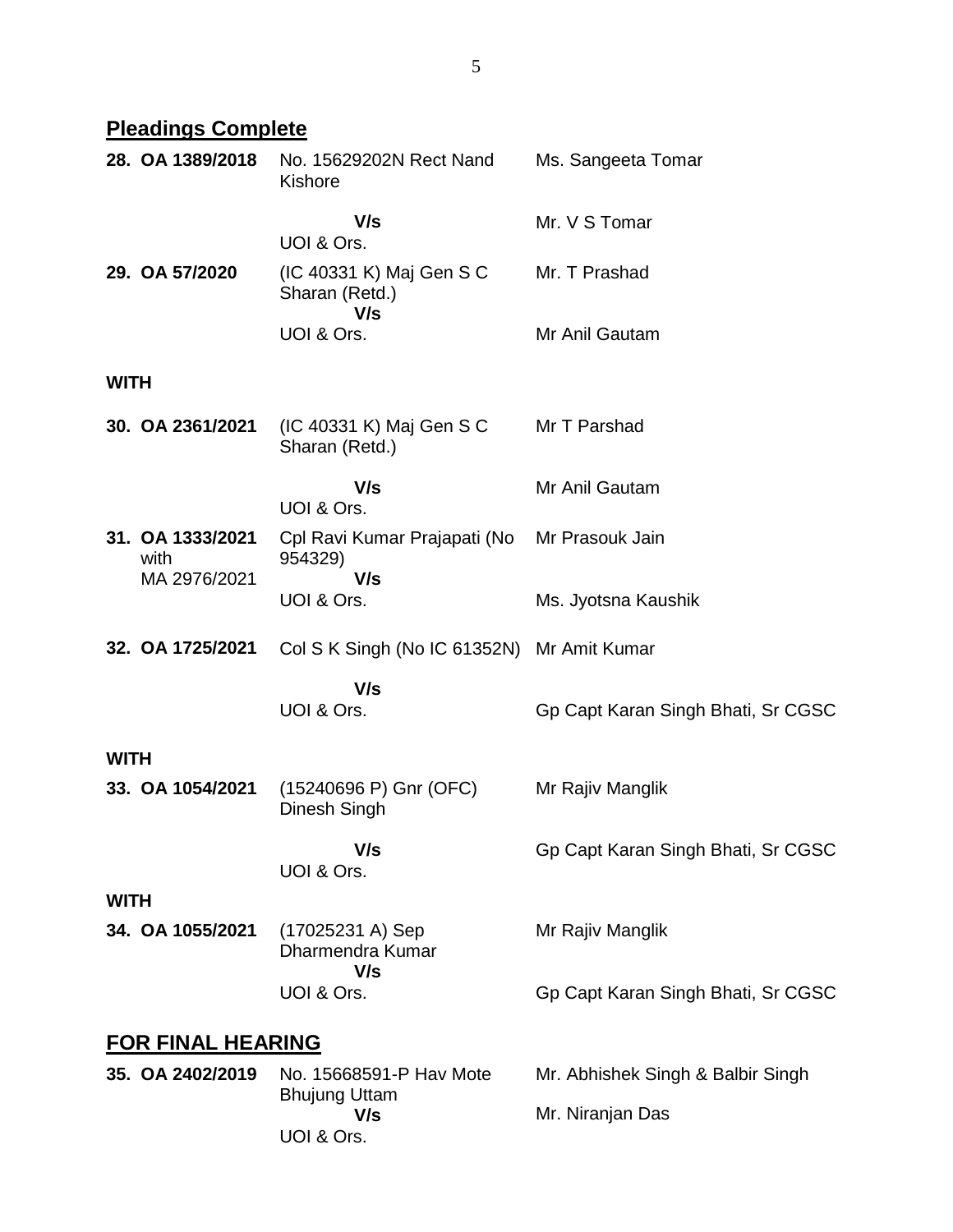|             | 36. OA 2403/2019                         | Sigman Shanasshi Salia (No<br>15704012L)                                  | Mr Abhishek Singh and Balbir Singh          |
|-------------|------------------------------------------|---------------------------------------------------------------------------|---------------------------------------------|
|             |                                          | V/s                                                                       | Mr. D K Sabat                               |
|             |                                          | UOI & Ors.                                                                |                                             |
|             | 37. OA 1617/2020                         | IC 42079 P Maj Gen Jitendra<br><b>Kumar Shukla</b>                        | Mr Indra Sen Singh & Ms Kirtika<br>Chhatwal |
|             |                                          | V/s<br>UOI & Ors.                                                         | Mr. Harish V Shankar                        |
|             | 38. OA 2020/2020<br>with<br>MA 1412/2021 | JC-761232F Sub Babu Lal<br>(Retd)                                         | Mr S S Pandey & Associates                  |
|             |                                          | V/s<br>UOI & Ors.                                                         | Ms Jyotsna Kaushik                          |
|             | 39. OA 2021/2020<br>with<br>MA 817/2021  | JC-762189X Sub Narendra<br>Singh (Retd)                                   | Mr S S Pandey & Associates                  |
|             |                                          | V/s<br>UOI & Ors.                                                         | Ms Barkha Babbar                            |
|             | 40. OA 2023/2020<br>with                 | JC-761098F Sub Uday Pratap Mr S S Pandey & Associates                     |                                             |
|             | MA 443/2021                              | Singh (Retd)<br>V/s<br>UOI & Ors.                                         | Mr V S Tomar                                |
|             | 41. OA 28/2021<br>with<br>MA 1269/2021   | Sub Radhey Shyam (Retd) (JC Mr SS Pandey & Associates<br>762373 H)        |                                             |
|             |                                          | V/s<br>UOI & Ors.                                                         | Mr. Y P Singh                               |
|             | 42. OA 1668/2021                         | WS-00398A Lt Col Kavita<br>Gusain                                         | Mr S S Pandey & Associates                  |
|             |                                          | V/s<br>UOI & Ors.                                                         | Mr. Neeraj, Sr CGSC                         |
| <b>WITH</b> |                                          |                                                                           |                                             |
|             | 43. OA 1699/2021                         | WS-00412F Lt Col Sonali<br>Singh<br>V/s                                   | Mr S S Pandey & Associates                  |
|             |                                          | UOI & Ors.                                                                | Mr. Neeraj, Sr CGSC                         |
| <b>WITH</b> |                                          |                                                                           |                                             |
|             | 44. OA 1700/2021                         | Lt Col Anuradha Dhadwal (WS Mr S S Pandey & Associates<br>00416 X)<br>V/s |                                             |
|             |                                          | UOI & Ors.                                                                | Gp Capt Karan Singh Bhati, Sr CGSC          |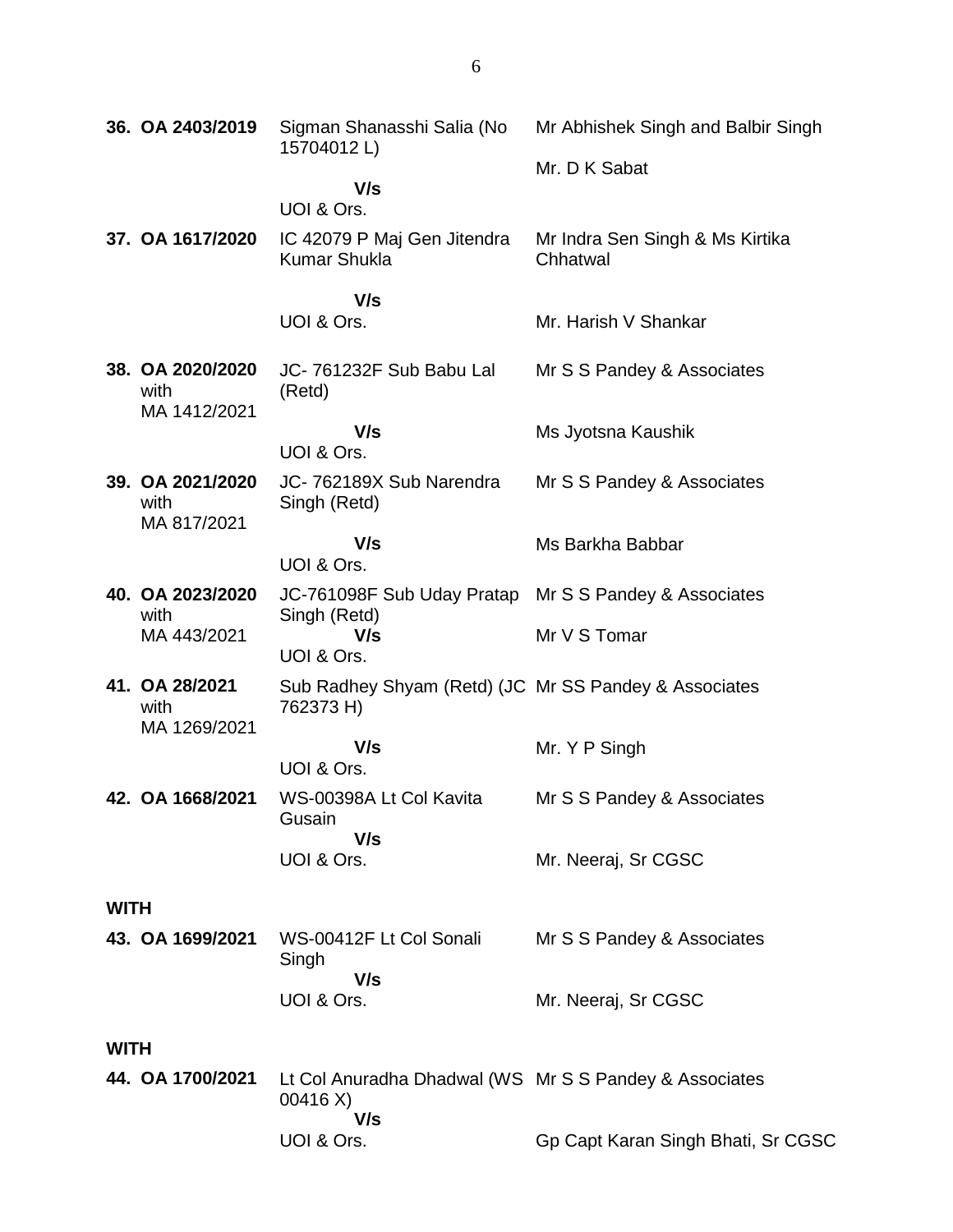| <b>WITH</b>      |                                                        |                              |
|------------------|--------------------------------------------------------|------------------------------|
| 45. OA 1701/2021 | Lt Col Kirti Shintre (WS00642 Mr Rakesh Kumar<br>P)    |                              |
|                  | V/s<br>UOI & Ors.                                      | Dr. Vijendra Singh Mahndiyan |
| <b>WITH</b>      |                                                        |                              |
| 46. OA 1718/2021 | Lt Col Vandana Sharma (Ws- Mr Rakesh Sharma<br>00406N) |                              |
|                  | V/s<br>UOI & Ors.                                      | Mr. Satya Ranjan Swain       |
| <b>WITH</b>      |                                                        |                              |
| 47. OA 1720/2021 | Lt Col Gopika Bhati (WS<br>00254X)                     | Mr S S Pandey & Associates   |
|                  | V/s<br>UOI & Ors.                                      | Mr. Neeraj, Sr CGSC          |
| <b>WITH</b>      |                                                        |                              |
| 48. OA 1721/2021 | WS-00581H Lt Col Parkhi<br><b>Preetal Anil</b>         | Mr S S Pandey & Associates   |
|                  | V/s                                                    |                              |
|                  | UOI & Ors.                                             | Mr. Neeraj, Sr CGSC          |
| 49. OA 1889/2021 | (WS 00620 W) Lt Col Amita<br>Selokar                   | Mr S S Pandey & Associates   |
|                  | V/s                                                    |                              |
|                  | UOI & Ors.                                             | Mr. Waize Ali Noor           |

## **HON'BLE THE CHAIRPERSON WILL SIT SINGLY IMMEDIATELY AFTER THE BOARD OF DB IS DISCHARGED**

## **For Orders**

| 1. | AT 45/2021<br>ın<br>(OA 66/2018)<br>RB, Kolkata) | Ex Sep Kamal Nayan Tiwari<br>(4280865A)<br>V/s<br>UOI & Ors. | Mr S Krishna Murthy & Vijay Kanth<br><b>None</b>                         |
|----|--------------------------------------------------|--------------------------------------------------------------|--------------------------------------------------------------------------|
| 2. | AT 46/2021<br>ın<br>(OA 131/2017<br>RB, Kolkata) | Ex Nk/Pharm Arup Kumar<br>Chakraborty<br>V/s<br>UOI & Ors.   | Mr. Harshit Khanduja, Indranil Chandra<br>& Jasmeet Singh Chadha<br>None |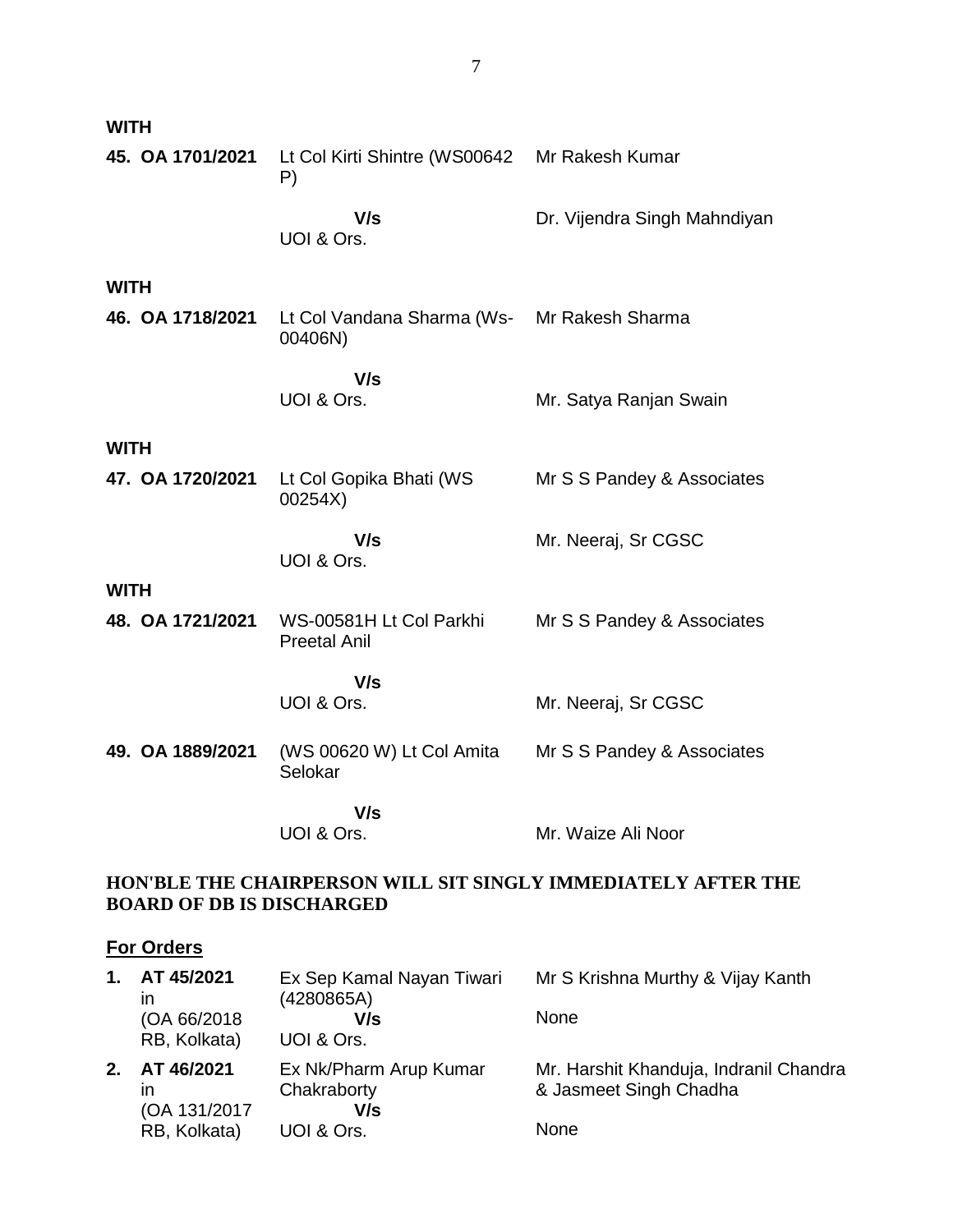| 3. | MA 2934/2021<br><i>in</i>                 | Nk Ramkishan (2886096-H)                                                       | Mr Ajit Kakkar & Associates  |
|----|-------------------------------------------|--------------------------------------------------------------------------------|------------------------------|
|    | OA Dy No<br>6460/2021                     | V/s<br>UOI & Ors.                                                              | None                         |
| 4. | MA 2963/2021<br><i>in</i><br>OA 1565/2021 | Capt (IN) Chandra Sekhar<br>Panda (Retd) (No 70275 R)<br>V/s                   | Mr K R Verma                 |
|    | (PB)                                      | UOI & Ors                                                                      | Dr. Vijendra Singh Mahndiyan |
| 5. | MA 2977/2021<br>in.<br>OA Dy No           | Ex L/Nk (Gnr) AAD Bhirappa Patil Mr Ajit Kakkar & Associates<br>$(15784006-H)$ |                              |
|    | 6558/2021                                 | V/s<br>UOI & Ors.                                                              | None                         |
| 6. | MA 2995/2021<br>$\mathsf{I}$              | Ex Sapper Ajay Singh<br>(18004082 A)                                           | Mr R K Tripathi              |
|    | OA Dy No<br>5879/2021                     | V/s<br>UOI & Ors.                                                              | None                         |

## **THE FOLLOWING CASES SHALL BE TAKEN THROUGH PHYSICAL HEARING AT 2.00 PM**

## **PART HEARD**

|             | 50. OA 1024/2018    NR-19681H Ex Lt Col Poonam Mr. S.S Pandey. |                                    |
|-------------|----------------------------------------------------------------|------------------------------------|
| with        | Chaturvedi,                                                    |                                    |
| MA 458/2019 | V/s                                                            |                                    |
|             | UOI & Ors.                                                     | Gp Capt Karan Singh Bhati, Sr CGSC |

## **RAs**

| 51. RA 58/2017<br>ın | Maj Mohit Mital (Retd) (IC-<br>47672X) | Mr. S S Pandey                                   |
|----------------------|----------------------------------------|--------------------------------------------------|
| OA 52/2016           |                                        |                                                  |
|                      | V/s<br>UOI & Ors                       | Mr. Ashok Chaitanya                              |
| <b>WITH</b>          |                                        |                                                  |
| 52. RA 20/2016<br>ın | Maj (Retd) Rajesh Arora                | Mr. S S Pandey                                   |
| OA 409/2012          | V/s<br>UOI & Ors.                      | Mr Anil Gautam for R 1-3 and 5 &<br>None for R-4 |

## **WITH**

| 53. RA 50/2016<br>with                 | Maj Pradip Barakavkar (Retd) Mr. S S Pandey |                |
|----------------------------------------|---------------------------------------------|----------------|
| MA 739/2016 &<br>MA 741/2016 UOI & Ors | V/s                                         | Mr Anil Gautam |
| ın<br>OA 370/2013                      |                                             |                |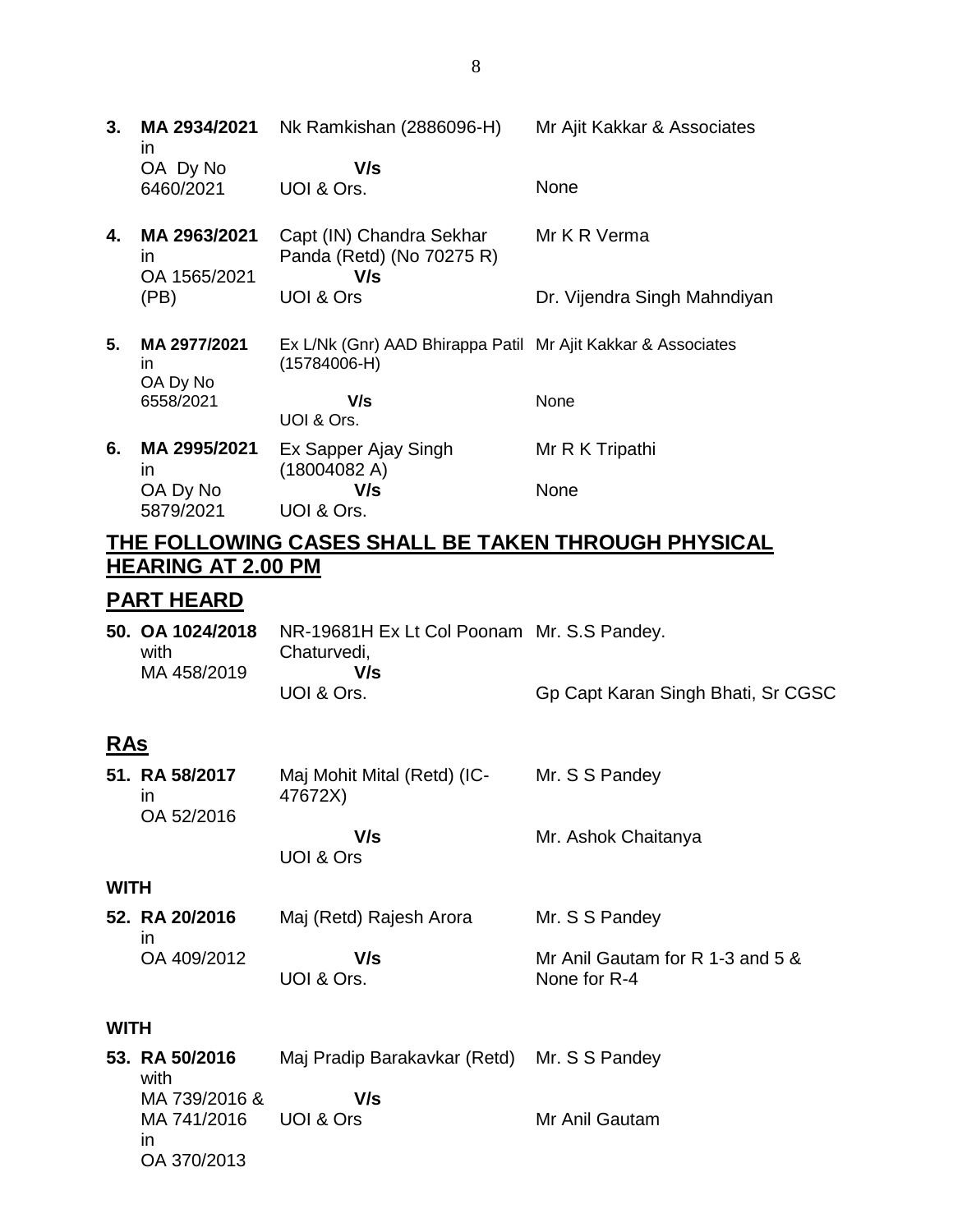**WITH**

|             | 54. MA 655/2016<br>& MA 656/2016 | UOI & Ors.<br>V/s                          | Mr Anil Gautam     |
|-------------|----------------------------------|--------------------------------------------|--------------------|
|             | in<br>OA 370/2013                | Maj (Retd.) Pradip Baravkar                | Mr SS Pandey       |
| <b>WITH</b> |                                  |                                            |                    |
|             | 55. RA 21/2016<br>in             | Maj (Retd) Rajesh Kumar<br><b>Bhardwaj</b> | Mr. S S Pandey     |
|             | OA 556/2014                      | V/s<br>UOI & Ors.                          | Mr Anil Gautam     |
| <b>WITH</b> |                                  |                                            |                    |
|             | 56. RA 15/2016<br>in             | Sqn Ldr (Retd) S Joshi                     | Mr. S M Dalal      |
|             | OA 245/2013                      | V/s<br><b>UOI &amp; Ors</b>                | Mr Anil Gautam     |
| <b>WITH</b> |                                  |                                            |                    |
|             | 57. RA 27/2016<br>with           | UOI & Ors.                                 | Mr Anil Gautam     |
|             | MA 454/2016<br>ın<br>OA 249/2015 | V/s<br>Ex Flt Lt Jaspal Singh Aulakh       | Mr VS Kadian       |
| <b>WITH</b> |                                  |                                            |                    |
|             | 58. MA 354/2016<br>in            | Ex Flt Lt Jaspal Singh Aulakh<br>V/s       | Mr. V S Kadian     |
|             | OA 249/2015                      | <b>UOI &amp; Ors</b>                       | Mr Anil Gautam     |
|             |                                  | <b>MATTERS FROM REGULAR LIST</b>           |                    |
|             | 59. OA 1577/2016                 | Commander Rajesh Vaid                      | Mr. Ankur Chhibber |
|             |                                  |                                            |                    |

 **V/s** UOI & Ors.

Mr Harish V Shankar for R 1-3 and None for R-4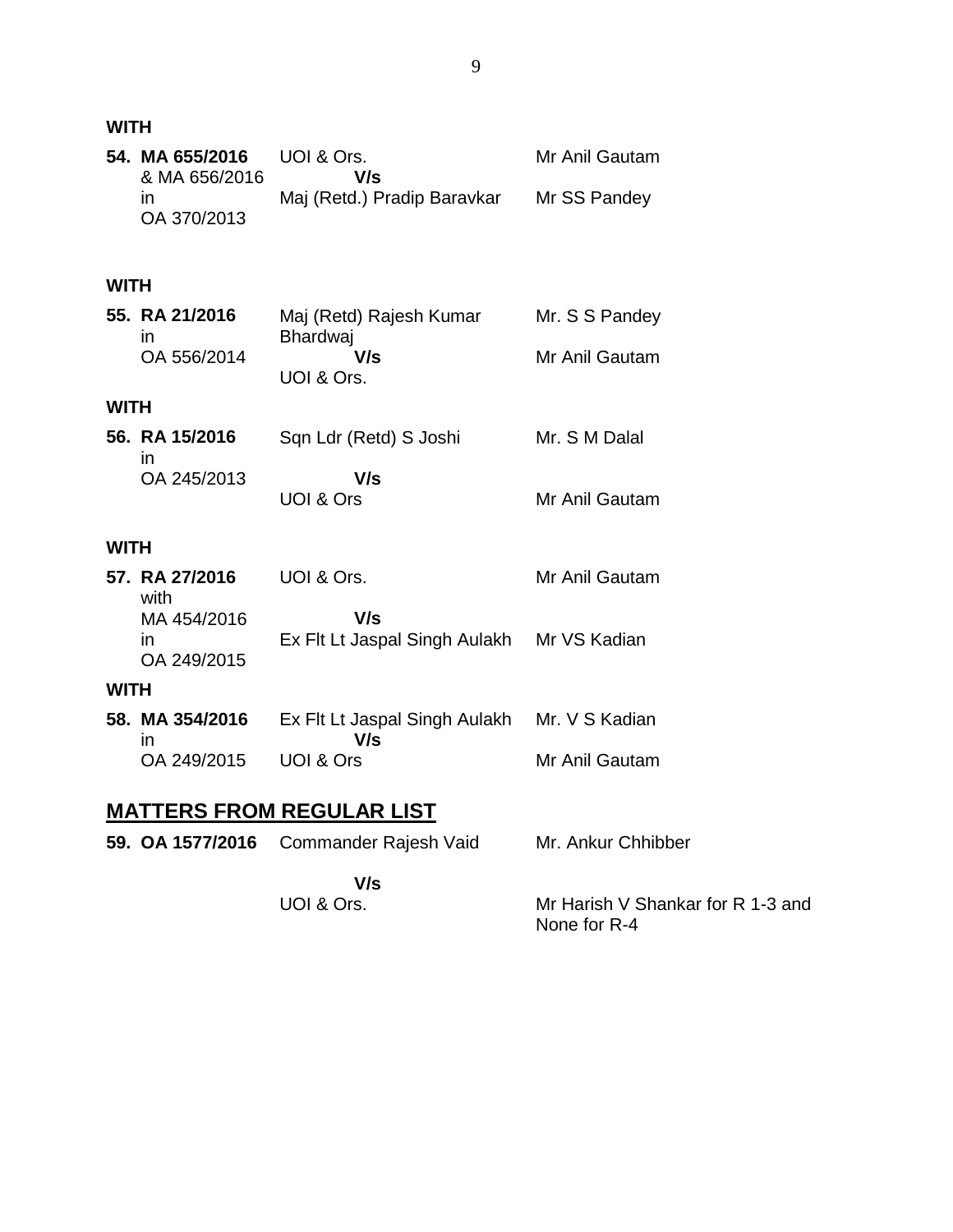## **ARMED FORCES TRIBUNAL, PRINCIPAL BENCH, NEW DELHI LIST OF BUSINESS**

**Date: 17-12-2021**

**Timing: 11:00 AM**

## **PRINCIPAL REGISTRAR COURT**

### **PRINCIPAL REGISTRAR COURT WILL SIT FROM 12.00 NOON TO 1.00 PM**

## **THE FOLLOWING CASES SHALL BE TAKEN THROUGH VIRTUAL HEARING**

## **Link for Virtual Hearing Principal Registrar Court:**

<https://aftpb.webex.com/meet/vcaftpb>

| <u>S.</u><br>No. | Case No.                               | <b>Parties Name</b>                                                | <b>Advocate for Petitioner /</b><br><b>Respondents</b> |
|------------------|----------------------------------------|--------------------------------------------------------------------|--------------------------------------------------------|
|                  | <b>Pleadings Complete</b>              |                                                                    |                                                        |
| 1.               | OA 1755/2021<br>with<br>MA 1705/2021 & | Ex Sep Kunwar Pal Singh (2786816 Mr Ajit Kakkar & Associates<br>K) |                                                        |
|                  | 2945/2021                              | V/s                                                                |                                                        |
|                  |                                        | UOI & Ors.                                                         | Mr. J S Rawat                                          |
| 2.               | OA 1789/2021<br>with<br>MA 1745/2021   | Sqn Ldr VP Sharma (Retd) (BC<br>17252) Adm                         | Mr Paritosh Tomar                                      |
|                  |                                        | V/s                                                                |                                                        |
|                  |                                        | UOI & Ors.                                                         | Dr. Vijendra Singh Mahndiyan                           |
|                  | <b>Final Opportunities</b>             |                                                                    |                                                        |
| 3.               | OA 1310/2020<br>with<br>MA 1566/2020   | Ex ERA-3 Tata Rao Kandregula<br>(550025 H)                         | Mr Ved Prakash                                         |
|                  |                                        | V/s<br>UOI & Ors.                                                  | Mr. V Pattabhi Ram                                     |
| 4.               | OA 1727/2021                           | Ex L EM (R) Rupender (213305 K)                                    | Mr Ved Prakash & Mr<br>Devendra Kumar                  |
|                  |                                        | V/s                                                                |                                                        |
|                  |                                        | UOI & Ors.                                                         | Mr. J S Yadav                                          |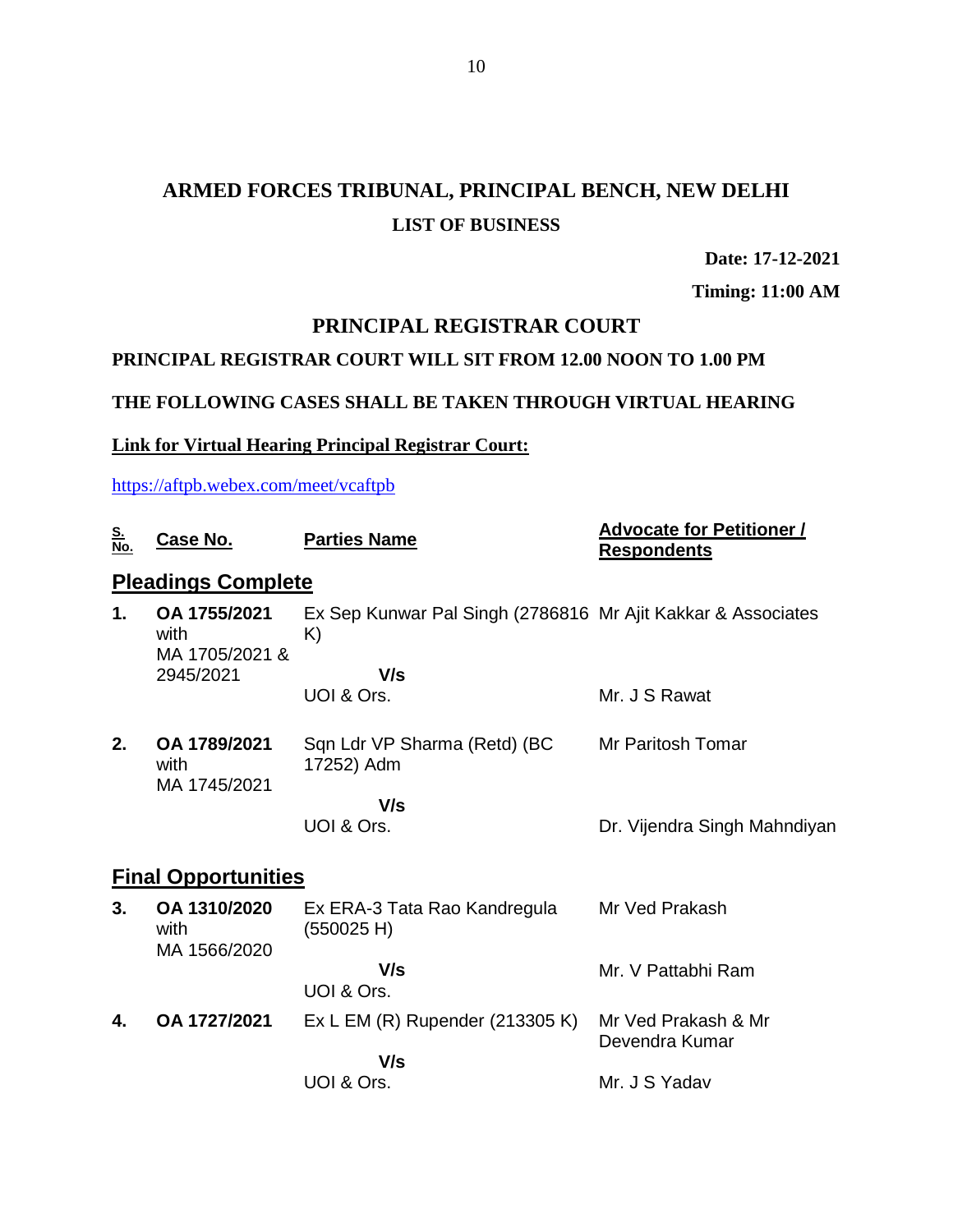| 5.  | OA 1728/2021<br>with<br>MA 1684/2021 | Ex WO Awadhesh Kumar Chauhan Mr Praveen Kumar<br>(Service Nos 612888B) |                                       |
|-----|--------------------------------------|------------------------------------------------------------------------|---------------------------------------|
|     |                                      | V/s<br>UOI & Ors.                                                      | Mr. Shyam Narayan                     |
| 6.  | OA 1730/2021<br>with                 | 248842 Cpl Harpal Singh Yadav<br>(Retd)                                | Mr Manoj Kr Gupta                     |
|     | MA 1686/2021                         | V/s                                                                    | Mr. Prabodh Kumar                     |
|     |                                      | UOI & Ors.                                                             |                                       |
| 7.  | OA 1731/2021<br>with<br>MA 1687/2021 | Ex HAV/SKT Nagaraja Naidu B<br>(14840829 F)<br>V/s                     | Mr Ajit Kakkar & Associates           |
|     |                                      | UOI & Ors.                                                             | Mr. Arvind Patel                      |
| 8.  | OA 1740/2021                         | <b>MWO Tripti Kumar Mishra</b><br>(Retd)(No 656592)                    | Mr Manoj Kr Gupta                     |
|     |                                      | V/s                                                                    |                                       |
|     |                                      | UOI & Ors.                                                             | Mr. Prabodh Kumar                     |
| 9.  | OA 1741/2021<br>with                 | Ex AC (U/T) Devvrat Kuntal<br>(Training No 7013376-S)                  | Mr D S Kauntae                        |
|     | MA 1698/2021                         | V/s                                                                    |                                       |
|     |                                      | UOI & Ors.                                                             | Mr. Ashok Chaitanya                   |
| 10. | OA 1743/2021                         | <b>JWO Pankaj Kumar (Retd)</b><br>(739886-L)                           | Mr Raj Kumar                          |
|     |                                      | V/s                                                                    |                                       |
|     |                                      | UOI & Ors.                                                             | Mr. Avdhesh Kumar Singh               |
| 11. | OA 1746/2021<br>with<br>MA 1701/2021 | Ex Rect Joshi Anand Kumar<br>Ramesh Chandra (No 22050061 P)<br>V/s     | Mr Ajit Kakkar & Associate            |
|     |                                      | UOI & Ors.                                                             | Ms. Jyotsna Kaushik                   |
| 12. | OA 1752/2021                         | JWO Deepak Kumar Retd(741094)<br>V/s                                   | Mr Manoj Kumar Gupta                  |
|     |                                      | UOI & Ors.                                                             | Mr. Harish V Shankar                  |
| 13. | OA 1754/2021<br>with<br>MA 1704/2021 | Ex Hav (Hony Nb Sub) Ram<br>Naresh Rajak (04252603 N)                  | Mr Ved Prakash & Mr<br>Devendra Kumar |
|     |                                      | V/s<br>UOI & Ors.                                                      | Mr. Neeraj, Sr CGSC                   |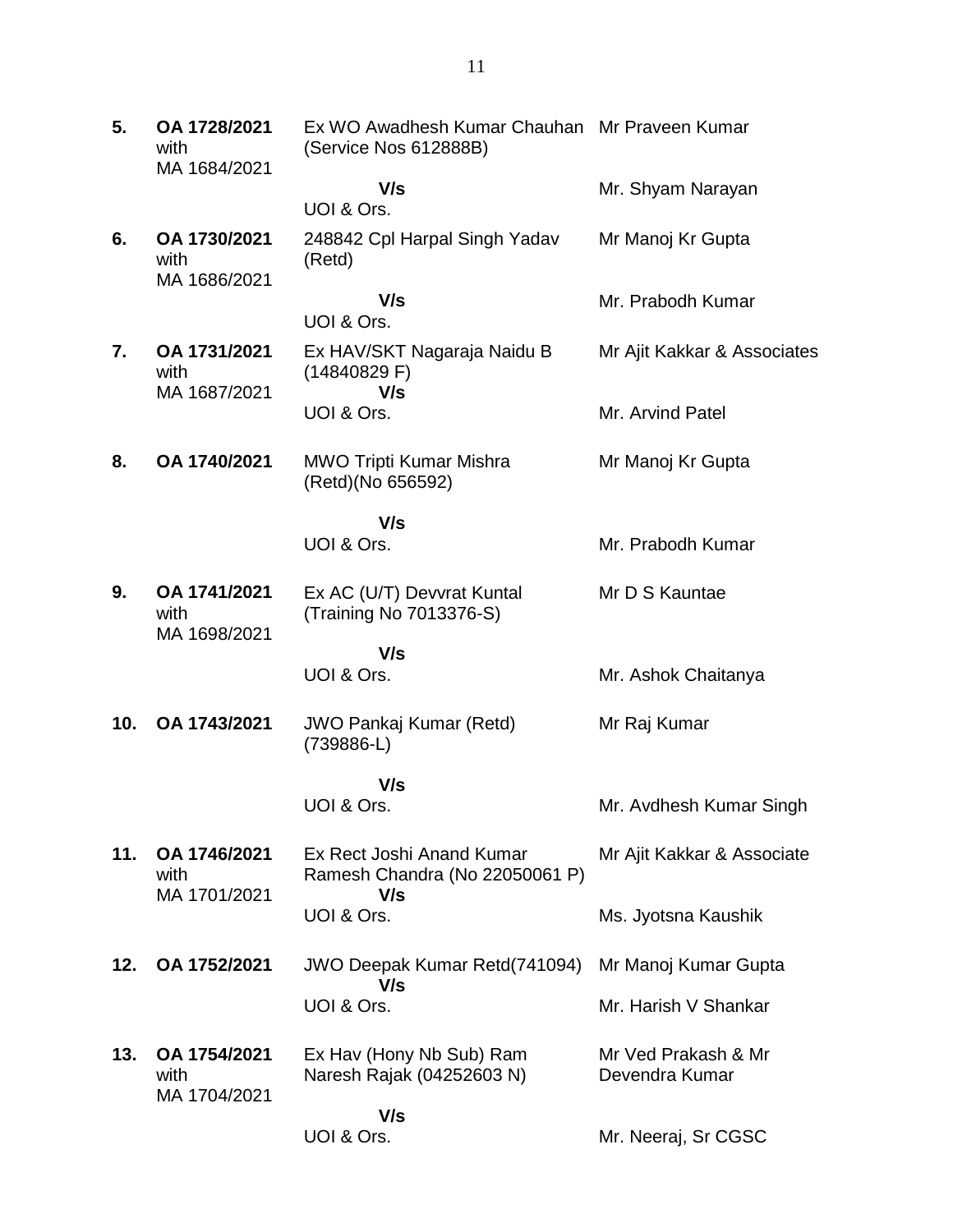| 14. | OA 1757/2021<br>with<br>MA 1716/2021 | Ex MWO (HFO) Kaushal Kumar<br>Tiwari (635621G)                  | Mr Virender Singh Kadian                       |
|-----|--------------------------------------|-----------------------------------------------------------------|------------------------------------------------|
|     |                                      | V/s<br>UOI & Ors.                                               | Mr. K K Tyagi                                  |
| 15. | OA 1759/2021                         | Ex Rect / Clk SD Virender Singh<br>(Nos 5758869P)               | Mr J P Sharma                                  |
|     |                                      | V/s<br>UOI & Ors.                                               | Mr. Prabodh Kumar                              |
| 16. | OA 1760/2021<br>with<br>MA 1717/2021 | Ex Sgt Md Amanul Haque<br>(688582R)                             | Mr V S Kadian                                  |
|     |                                      | V/s<br>UOI & Ors.                                               | Mr. K K Tyagi                                  |
| 17. | OA 1761/2021                         | <b>JWO Vijay Kumar Sharma (Retd)</b><br>(No 628577)             | Mr Manoj Kr Gupta                              |
|     |                                      | V/s<br>UOI & Ors.                                               | Mr. D K Sabat                                  |
| 18. | OA 1762/2021                         | Ex JWO Virendra Singh Panwar<br>(No 628433 L)                   | Mr Bijendra Kumar Pathak<br>And Madan Pal Vats |
|     |                                      | V/s                                                             |                                                |
|     |                                      | UOI & Ors.                                                      | Ms. Jyotsna Kauhsik                            |
| 19. | OA 1765/2021<br>with                 | Ex WO Indradeo Singh (636224R)                                  | Mr V S Kadian                                  |
|     | MA 1718/2021                         | V/s<br>UOI & Ors.                                               | Mr. Y P Singh                                  |
| 20. | OA 1770/2021<br>with<br>MA 1721/2021 | 775042 Sgt Sanjeev Kumar (Retd)                                 | Mr Manoj Kr Gupta                              |
|     |                                      | V/s<br>UOI & Ors.                                               | Mr. Rajeev Kumar                               |
| 21. | OA 1777/2021<br>with<br>MA 1726/2021 | Sgt Konamaneni Yaswanth<br>Chowdary (Retd) (No 792384 N)<br>V/s | Mr Durgesh Kumar Sharma                        |
|     |                                      | UOI & Ors.                                                      | Mr. Anil Gautam                                |
| 22. | OA 1778/2021<br>with<br>MA 1727/2021 | <b>JWO Anil Kumar Porwal (Retd)</b><br>$(640173-B)$             | Mr Durgesh Kumar Sharma                        |
|     |                                      | V/s<br>UOI & Ors.                                               | Mr. K K Tyagi                                  |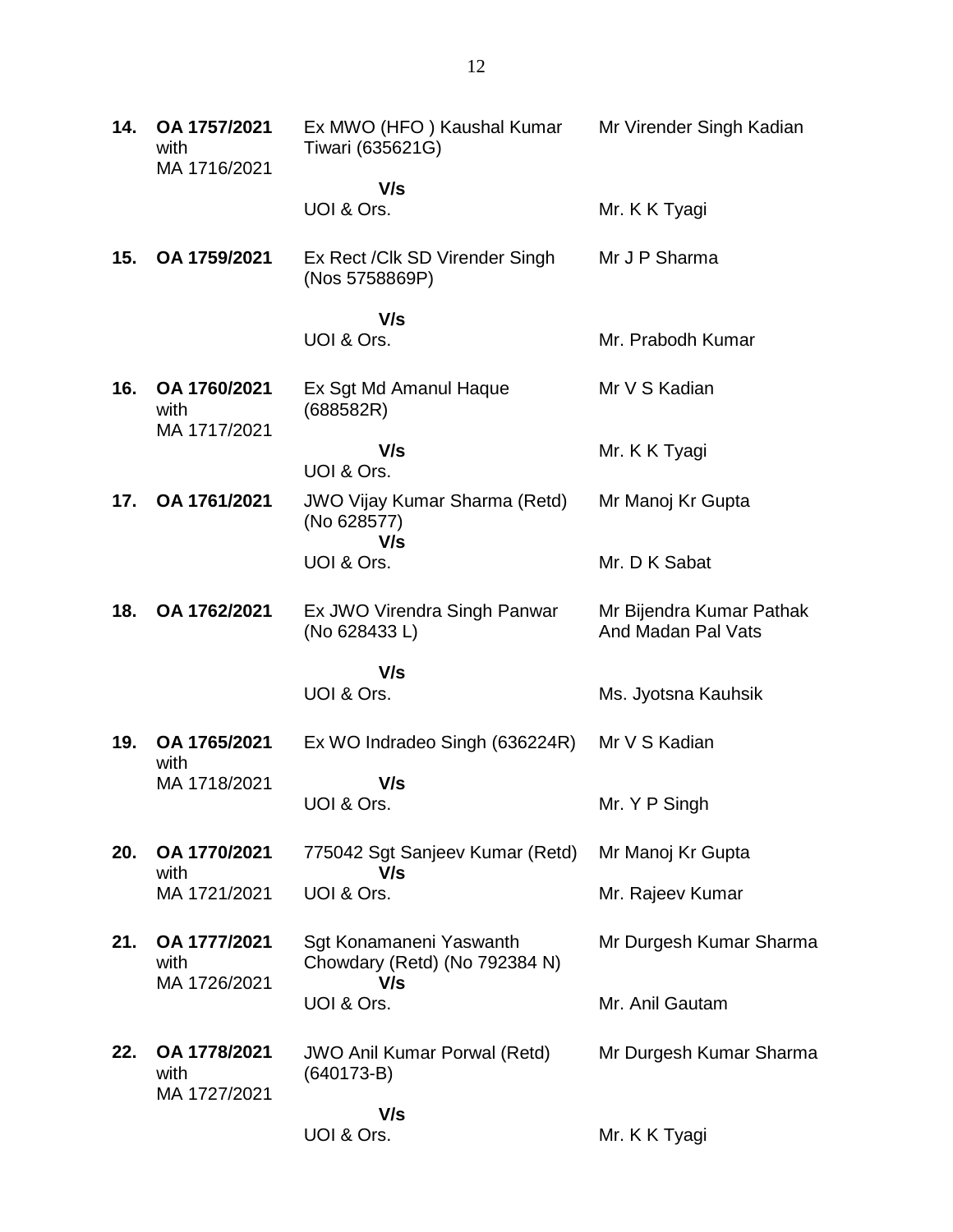| 23. | OA 1780/2021                         | Hav Amitesh Kumar (Retd)<br>$(6393049-K)$         | Mr Bikrama Sah & Ms Mamta<br>Pannikar |
|-----|--------------------------------------|---------------------------------------------------|---------------------------------------|
|     |                                      | V/s                                               |                                       |
|     |                                      | UOI & Ors.                                        | Mr. Satya Ranjan Swain                |
| 24. | OA 1786/2021                         | IC-43833X Col Soumitro Kumar<br>Kahali (Retd)     | Mr Jasman Singh Sethi                 |
|     |                                      | V/s                                               |                                       |
|     |                                      | UOI & Ors.                                        | Mr. Satya Ranjan Swain                |
| 25. | OA 1788/2021<br>with<br>MA 1744/2021 | Ex JWO D L Matwankar (Service<br>No 720476T)      | Mr Ganesh Singh                       |
|     |                                      | V/s                                               |                                       |
|     |                                      | UOI & Ors.                                        | Mr. K K Tyagi                         |
| 26. | OA 1791/2021<br>with                 | Lt Cdr MV Krishna (Retd) (42417A) Mr V S Kadian   |                                       |
|     | MA 1747/2021                         | V/s                                               |                                       |
|     |                                      | UOI & Ors.                                        | Mr. K K Tyagi                         |
| 27. | OA 1792/2021<br>with<br>MA 1748/2021 | Wg Cdr (TS) P Radhaswamy<br>(10723) AE (L) (Retd) | Mr Ajai Bhalla                        |
|     |                                      | V/s                                               |                                       |
|     |                                      | UOI & Ors.                                        | Mr. Anil Gautam                       |
| 28. | OA 1793/2021<br>with<br>MA 1749/2021 | Ex Sgt Nihar Ranjan Behera (No<br>785355K)        | Mr Virender Singh Kadian              |
|     |                                      | V/s                                               |                                       |
|     |                                      | UOI & Ors.                                        | Mr. Anil Gautam                       |
| 29. | OA 1794/2021<br>with<br>MA 1750/2021 | WO Jeetendra Kumar Arya (Retd)<br>(No 680370)     | Mr Manoj Kr Gupta                     |
|     |                                      | V/s                                               |                                       |
|     |                                      | UOI & Ors.                                        | Mr. Rajeev Kumar                      |
| 30. | OA 1796/2021                         | WO Dipak Kumar Kar (628006)<br>(Retd)             | Mr Manoj Kumar Gupta                  |
|     |                                      | V/s                                               |                                       |
|     |                                      | UOI & Ors.                                        | Mr. Rajeev Kumar                      |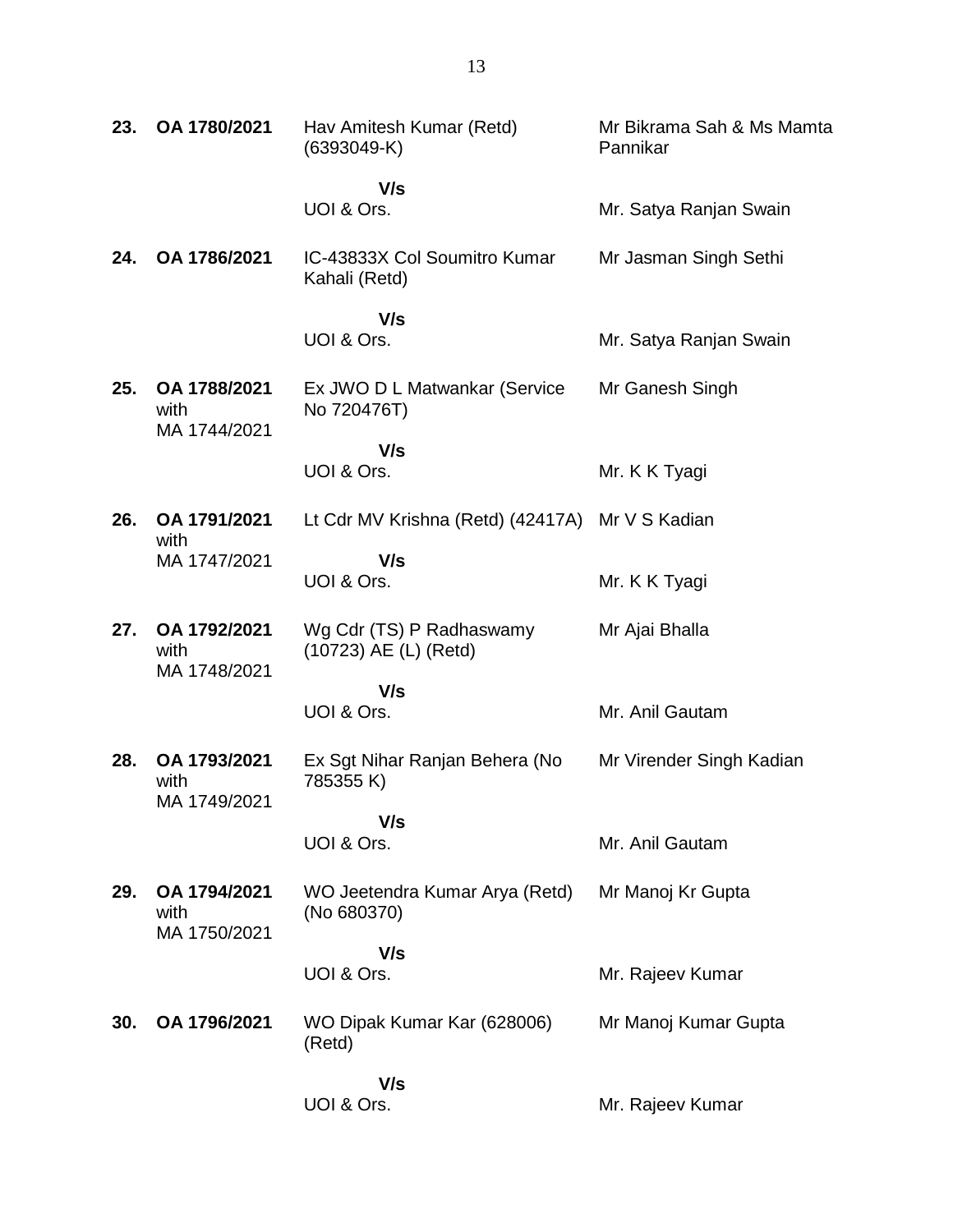| 31. | OA 1797/2021                         | Sep Suraj Gurung (Retd) (No<br>5046008 A)                                 | Mr US Maurya               |
|-----|--------------------------------------|---------------------------------------------------------------------------|----------------------------|
|     |                                      | V/s                                                                       |                            |
|     |                                      | UOI & Ors.                                                                | Mr. Y P Singh              |
| 32. | OA 1798/2021<br>with<br>MA 1753/2021 | Sgt Panalal Kumar Gupta (Retd)<br>(No 792193)                             | Mr Manoj Kr Gupta          |
|     |                                      | V/s<br>UOI & Ors.                                                         | Mr. Prabodh Kumar          |
| 33. | OA 1799/2021<br>with<br>MA 1754/2021 | Ex Spr Patil Dipak Ramkrushna (No Mr Virender Singh Kadian<br>15571768 N) |                            |
|     |                                      | V/s                                                                       |                            |
|     |                                      | UOI & Ors.                                                                | Mr. Shyam Narayan          |
| 34. | OA 1800/2021<br>with<br>MA 1761/2021 | Col Gyaneshwar Prasad (Retd) (IC- Mr Aditya Singh Paur<br>15916M)         |                            |
|     |                                      | V/s                                                                       |                            |
|     |                                      | UOI & Ors.                                                                | Mr. Neeraj, Sr CGSC        |
| 35. | OA 1803/2021                         | (JC-768474 M) Sub Jayanta Pal<br>(Retd)                                   | Mr S S Pandey & Associates |
|     |                                      | V/s                                                                       |                            |
|     |                                      | UOI & Ors.                                                                | Mr. Rajesh Kr. Das         |
| 36. | OA 1805/2021<br>with                 | Ex Hav Hony Nb Sub Dilawar Singh Mr Virender Singh Kadian<br>(1298701)    |                            |
|     | MA 1767/2021                         | V/s<br>UOI & Ors.                                                         | Mr. Ashok Chaitanya        |
| 37. | OA 1806/2021<br>with                 | Ex Hav Hony Nb Sub Yash Pal<br>Singh (1052559 H)                          | Mr Virender Singh Kadian   |
|     | MA 1768/2021                         | V/s<br>UOI & Ors.                                                         | Mr. Avdhesh Kumar Singh    |
| 38. | OA 1807/2021<br>with<br>MA 1769/2021 | Ex Hony Nb Sub Mool Chandra<br>(13918935 Y)                               | Mr Virender Singh Kadian   |
|     |                                      | V/s<br>UOI & Ors.                                                         | Mr. Arvind Patel           |